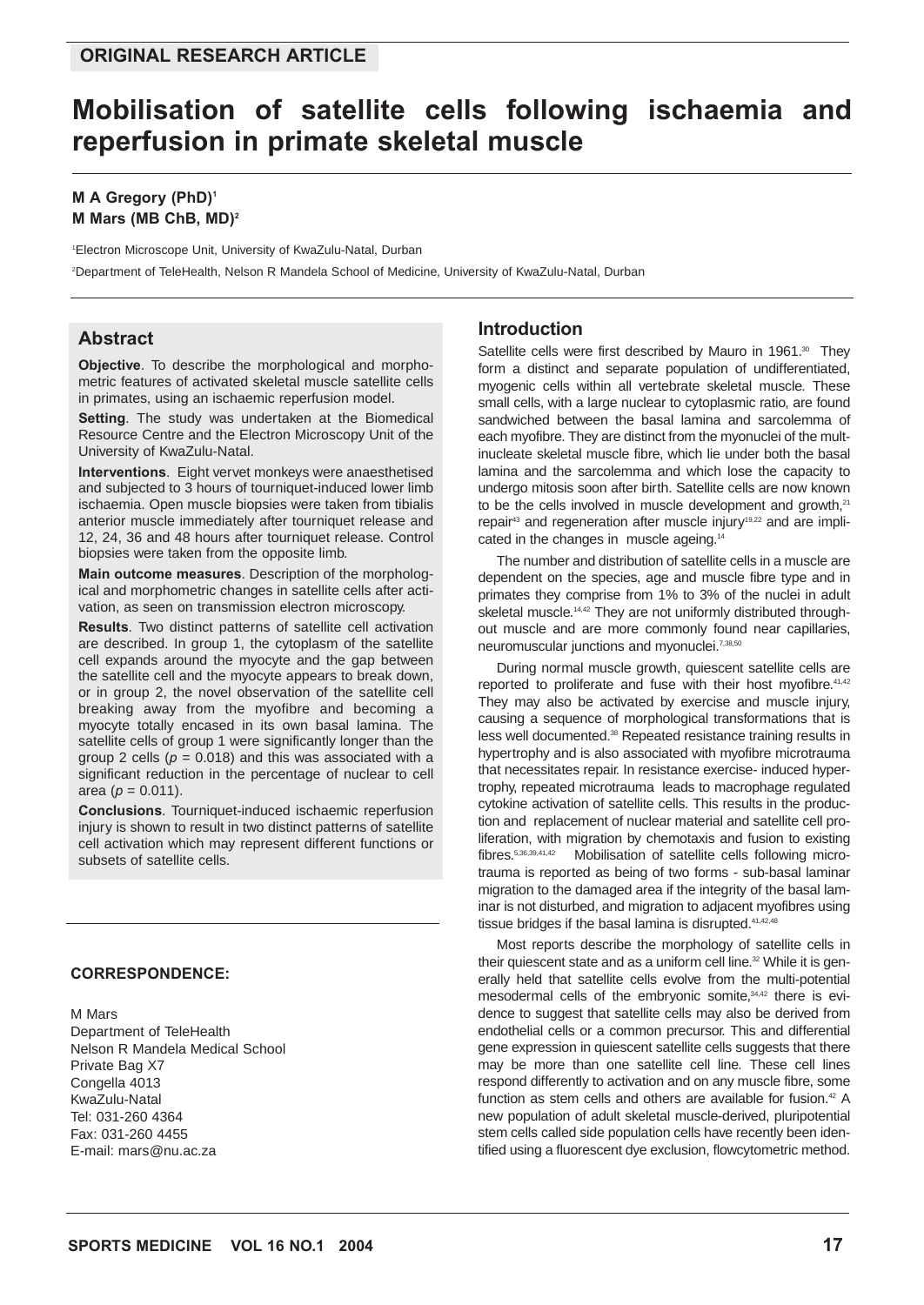These cells are a subpopulation of the satellite cell pool. *In vitro* cultures of side population cells have the ability to reconstitute lethally damaged bone marrow *in vivo*. In regenerating muscle, the number of myogenic precursors exceeds that of resident satellite cells and this implies migration or recruitment of undifferentiated progenitors from other sources.11,15,16,34,42 Supporting this, cultured bone marrow cells have been shown to be able to differentiate into myoblasts under the appropriate stimuli.<sup>6,16</sup>

The role of satellite cells in the effects of ageing on skeletal muscle is also an area of growing recent interest.<sup>23</sup> Satellite cells in people over the age of 60 years have been shown to proliferate normally but to produce thinner and more fragile myotubes. Theoretically every cell has the capacity to divide a finite number of times, in the region of 60 - 70 divisions. Each division results in shortening of the telomeres, or ends of the chromosomes, and ultimately the telomeres reach a critical length, at which point the cell can no longer divide.<sup>22</sup> Of interest is whether years of training and associated satellite cell activation will lead to a premature reduction in the total number of satellite cells due to loss of the ability of satellite cells to divide and hasten muscle ageing.

Satellite cells also play a role in myopathies. In Duchenne's muscular dystrophy, the myofibres are deficient in the cytoskeletal protein dystrophin. This renders them fragile and normal muscle contractions can lead to muscle damage and degeneration. This leads to satellite cell activation and the production of new myofibres that are also dystrophin deficient. Eventually the satellite cell pool is depleted. In the *mdx* mouse model which lacks dystrophin, myoblasts (satellite cells) cultured *in vitro* have been successfully injected into pathological muscle to supplement defective satellite cells.6,25,28 This opens the possibility of supplementing satellite cell populations to both augment hypertrophy and to delay muscle ageing.

Skeletal muscle blood flow is not homogeneous throughout a contracting muscle. During both dynamic and isometric muscle contractions blood supply within the working muscle varies and localised areas of relative ischaemia may occur. There are no reports of the effect of ischaemic reperfusion injury on satellite cell activation. The existing models of muscle regeneration and satellite cell activation include gene knockout, muscle crush injury, chemically induced muscle injury and freezing injury. The aim of this study was to investigate the morphological changes in satellite cells using tourniquet-mediated ischaemic/reperfusion injury as a model.

# **Animals and methods**

Eight adult vervet monkeys were studied. They were cared for according to the requirements of the National Code for the Use of Animals in Research and the study was undertaken with the approval of the Ethics Committees of the University of Natal and the University of Durban-Westville. Anaesthesia was induced with ketamine (15 mg/kg) by intramuscular injection and maintained with sodium thiopentone (25 mg/kg) intravenously, as necessary. The animals' temperature and blood pressure were monitored during anaesthesia. They were awakened after tourniquet release. Subsequent muscle biopsies were performed after intramuscular administration of ketamine (15 mg/kg).

A hind limb was exsanguinated using an Esmarch bandage and a pneumatic tourniquet applied to the thigh at 100 mmHg above systolic pressure. The tourniquet was maintained for 3 hours. In 4 animals, open muscle biopsies were taken from the tibialis anterior muscle before tourniquet application and 6 hours, 24 hours and 48 hours after tourniquet release. In the remaining 4 animals, biopsies were taken before tourniquet application, and 12 hours and 36 hours after tourniquet deflation. The skin was sutured with 3/0 nylon after each biopsy.

#### **Electron microscopy**

In order to exclude super-contraction artefact in myofibres, the tissue was desensitised to further mechanical trauma by immediate immersion in 0.1M cacodylate buffered Karnovsky's fixative $24$  for 10 minutes. After desensitisation, the central artefact-free core of the biopsy specimen was removed as described by Olmesdahl *et al*. <sup>33</sup> and diced into 1 mm cubes before re-immersion in fixative for a further 1 hour. After postfixation/staining with 1% osmium tetroxide, the tissue was dehydrated through increasing concentrations of ethanol before being embedded in Spurr epoxy resin.<sup>46</sup> Four 1 mm<sup>3</sup> blocks of tissue were prepared from each specimen.

Sections, 1 um thick, were cut off each block, stained with 1% alkaline toluidine blue and examined by light microscopy. Using the 1 µm sections as indicators, the blocks were orientated so that myofibres could be cut in longitudinal section. Ultrathin sections of approximately 60 nm were cut from each block using a diamond knife. To increase the surface area for examination and thereby improve the probability of satellite cell detection, ultrathin sections were obtained from five deeper levels (100 µm). Ultrathin sections were mounted on copper grids and stained with 1% ethanolic uranyl acetate and Reynolds lead citrate<sup>35</sup> prior to examination with a Jeol 1010 transmission electron microscope (TEM).

### **Morphometry**

Images of whole satellite cells were captured using a Kodak Megaplus slow-scan video camera and measurements made using an analySIS 2.1, image analytical system. Quiescent satellite cells in normal, untraumatised muscle have been reported to take up a position oblique to the long axis of the myofibre.1 As all bundles of myofibres had, as far as possible, been cut in longitudinal section, most satellite cells should have been cut in transverse transverse/oblique section. Satellite cell length and width were measured, and satellite cell circularity, cell volume and nuclear volume were calculated.

Statistical analysis was by unpaired *t*-test with Welch's correction when Bartlett's test had shown a significant difference between standard deviations. Analysis of variance was by the non-parametric Kruskal-Wallis test with Dunn's multiple comparison test used for *post hoc* testing.

# **Results**

A careful light microscopic examination of the 1 µm sections was unable to unequivocally locate or identify satellite cells as independent entities in any specimen. Satellite cells, therefore, were only identified by carefully examining ultrathin sections using the TEM. Even though five levels had been cut from each block, small block size and thinness of section, together with the normally sparse number of satellite cells in muscle tissue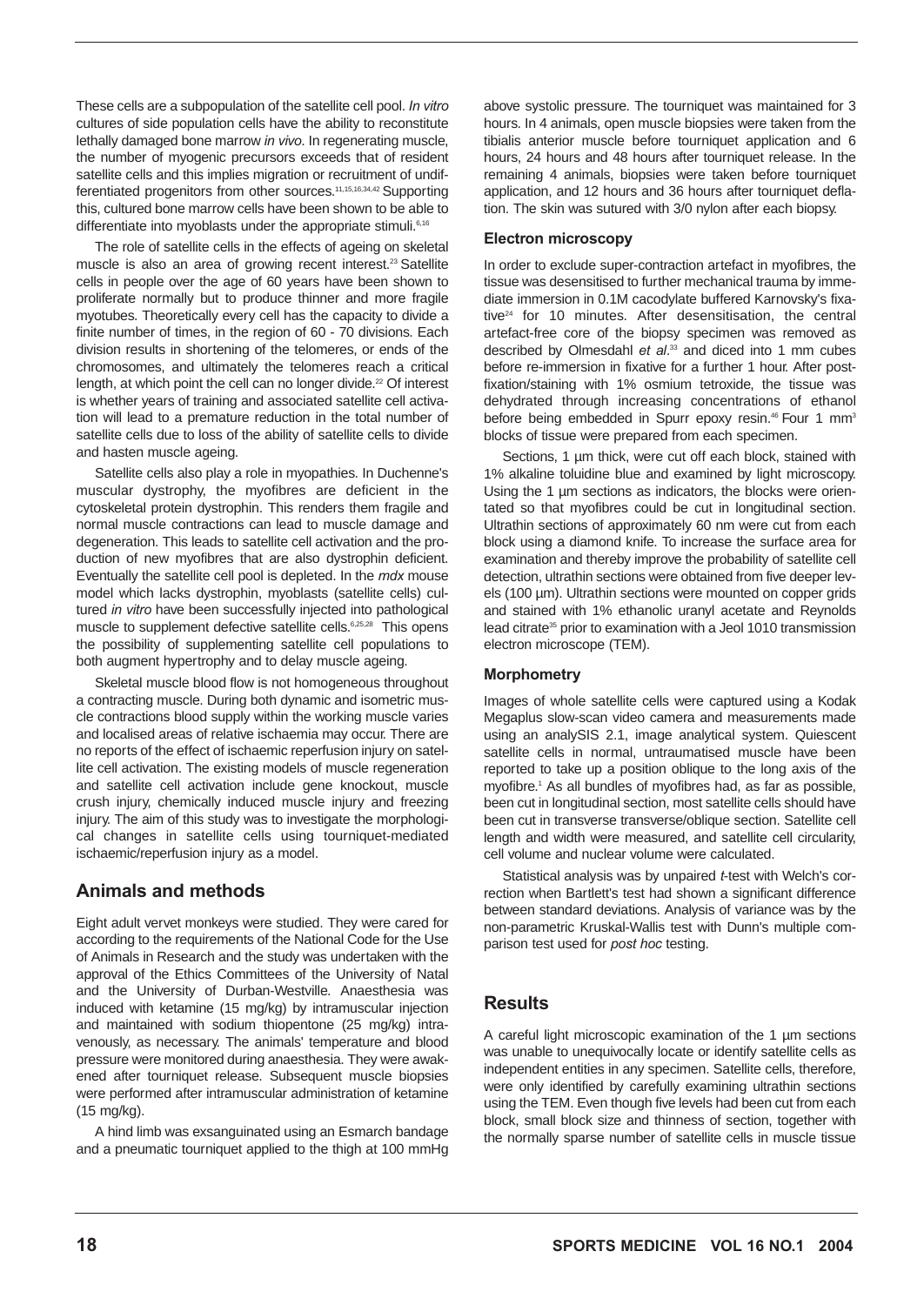resulted in very few 'whole', nucleated satellite cells being found in each specimen. While non-nucleated portions of satellite cells were found beneath the basal lamina of fibres in many sections, only 25 intact, nucleated satellite cells/myoblasts were found.

In the absence of a classification system for satellite cells in various stages of activation, we have used their morphological features and morphometry to classify activated satellite cells/myoblasts into two groups. Group 1 describes those cells in which the plasmalemma remained close to the sarcolemma of their host myofibre and which underwent marked changes in the ratio of nuclear to cell length. Based on their shape and size, group 1 satellite cells were further subdivided into the following phases of activation: quiescent, early activation, and fully mobilised. Group 2 describes cells that appeared to be separating from their host myocyte and were classed as being either in various phases of separation from their host myocyte or fully motile, interfibre myoblasts.

**Group 1: Quiescent satellite cells (***N* **= 4)**, were present in control samples and in some specimens up to 12 hours after reperfusion. They averaged 6.5 µm in length, 2.9 µm in width and were generally oval in shape (circularity 0.47). They contained a large rounded/oval nucleus which occupied approximately 60% of the total transversely sectioned area of each cell (Fig. 1). The plasmalemmae of quiescent satellite cells (SC) were separated from the sarcolemma of their host myocyte by a gap approximately 25 - 30 nm in width (Fig. 2). No desmosomes joined the cells and no electron-dense material was present in the intercellular gap. The cytosol contained small mitochondria with distinct cristae, occasional Golgi cisternae, α-glycogen particles, free ribosomes and strands of endoplasmic reticulum. Chromatin, while dispersed throughout each nucleus, was especially aggregated beneath the nucleolemma.

**Group 1: Early activated satellite cells (***N* **= 6)** were found in specimens from 6 to 24 hours after reperfusion. The early phases of activation were characterised by either an elongation or reorientation (to the long axis of the fibre) of satellite cells (circularity 0.29). Cells in this category ranged from 10 µm to 15 µm in length and averaged 3.4 µm in depth. While the average cross-sectional area of early mobilised (EM) satellite cells had nearly doubled from 14.4  $\mu$ m<sup>2</sup> to 27.1  $\mu$ m<sup>2</sup>,<sup>2,20</sup> the proportion occupied by the nucleus was only marginally reduced from 60% to 55%. The plasmalemmae of the two cells remained approximately 30 nm apart. While satellite cell mitosis was not visualised, 2 of the 6 cells in this group contained centrioles (Fig. 3). Cytoplasmic organelles were morphologically similar to those quiescent cells. There was perhaps a little more clumping of chromatin in these cells.

**Group 1: Fully mobilised satellite cells (***N* **= 7)** were present in muscle from 12 to 48 hours after reperfusion. These cells ranged in length from 23 µm (Fig. 4) to 60 µm in length (Fig. 5) and averaged 2.8 µm in width (circularity 0.11). Again, while the average cross-sectional area had nearly doubled from 27  $\mu$ m<sup>2</sup> to 51  $\mu$ m<sup>2</sup>, the proportion occupied by the nucleus was only reduced by 5% - 50%. In most cases, the cell plasmalemmae were separated by a gap of approximately 30 nm (Fig. 6). In some instances, however, adjacent regions of satellite cell plasmalemma and sarcolemma appeared to have broken down with the cytosol-sarcosol of the two cells merging (Fig. 7). Fragments of the 2 plasmalemmae were still visible in



*Fig. 1. Group 1 quiescent: Transmission electron micrograph of a typical quiescent satellite cell from a control muscle biopsy. Note the large, oval nucleus (N), sparse small mitochondria (m) and occasional lipid droplets (L) (My = skeletal myosite and arrow heads point at the basal lamina over the satellite cell surface).*



*Fig. 2. Group 1 Quiescent: Transmission electron micrograph showing the detail of the separation between satellite cell (SC) plasmalemma and the myocyte sarcolemma (arrow-heads) in control muscle (Er = endoplasmic reticulum of the satellite cell).*

places. Centrioles were not present in extensively elongated cells. However, even in peripheral regions, the cytoplasm contained numerous mitochondria, well-developed Golgi apparatus, numerous  $\alpha$ -glycogen particles and free ribosomes, all features suggestive of high metabolic activity.

**Group 2: These separating satellite cells (***N* **= 6)** were present in muscle from 6 to 24 hours after reperfusion. Like quiescent cells, they tended to be oval and ranged in length from 5.1 µm to 9.5 µm and averaged 2.9 µm in width (circularity 0.38). The mean cross-sectional area of the separating cells was approximately 30% greater than that of the quiescent cells  $(19.3 \mu m^2)$  and the average area occupied by nuclei was 6% greater (66%). While still contained within the basal lamina of host myofibres, separating satellite cells were all characterised by the presence of basal lamina between the satellite cell plasmalemma and fibre sarcolemma. Fig. 8 shows what appears to be an 'in-growth' of the basal-lamina between a satellite cell and fibre with the satellite cell being separated from its host by a gap of 270 nm. In addition to all cells being separated from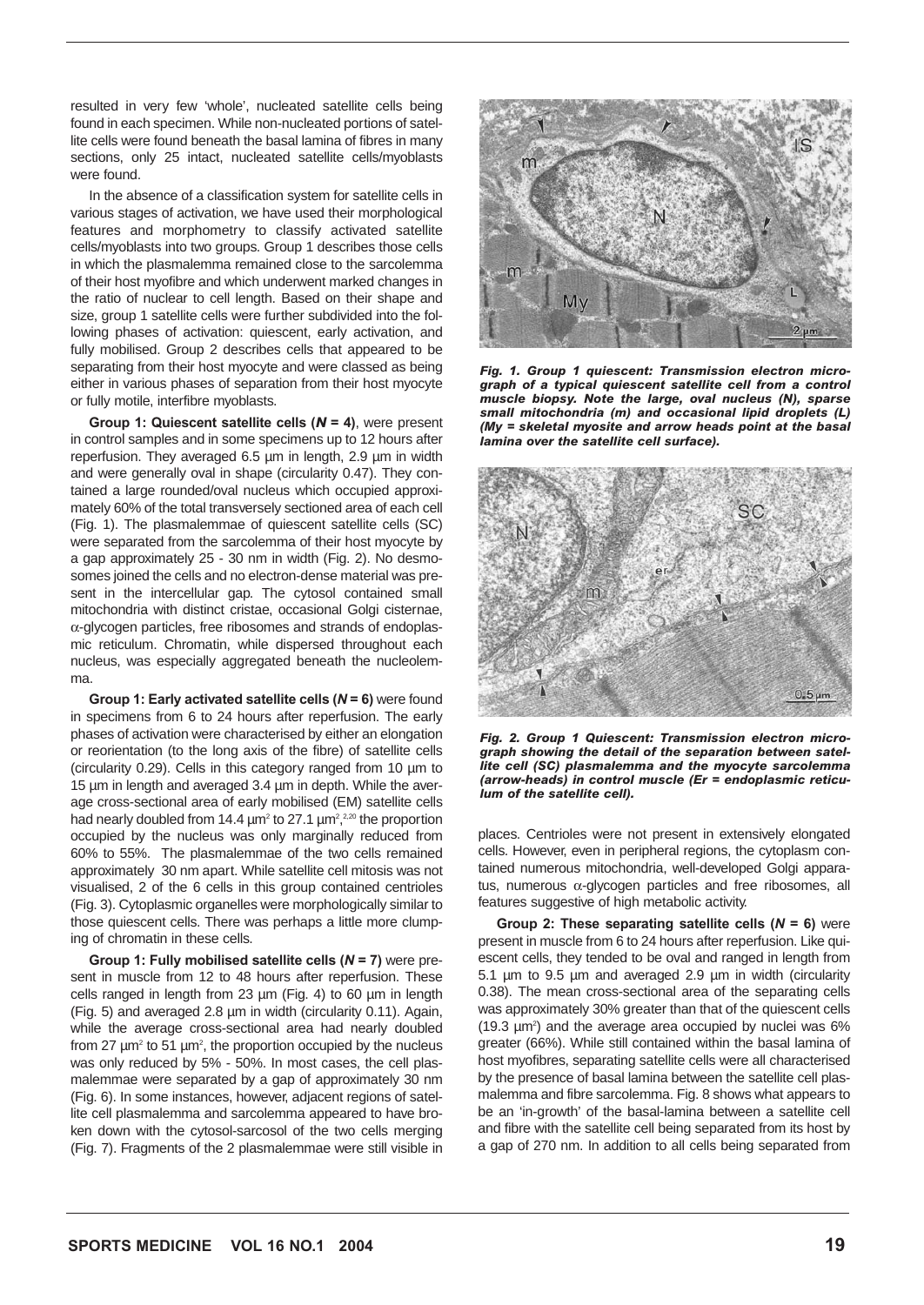

*Fig. 3. Group 1. Early activation, after 12 hours of reperfusion. Transmission electron micrograph showing elongating satellite cell. Note the increase in mitochondria and cytoplasmic vesicles (Ce = centriole; arrow heads show the basal lamina).*



*Fig. 4. Group 1. Mobilised, after 24 hours of reperfusion. Transmission electron micrograph showing an elongated satellite cell (N = nucleus, My = skeletal myocyte).*



*Fig. 5. Group 1 mobilised, after 36 hours of reperfusion. Transmission electron micrograph showing a very elongated satellite cell. The arrow heads show the extent of the cell (C = capillary, e = endothelial cell).*

their hosts, all separating satellite cells differed from quiescent cells in that they contained large irregularly shaped, bi-lobed nuclei containing aggregates of chromatin. While probably only



*Fig. 6. Group 1 mobilised, after 36 hours of reperfusion. Transmission electron micrograph showing detail of separation between satellite cells plasmalemma and the skeletal (My) myocyte sarcolemma (arrowheads). (G = Golgi apparatus, m = mitochondria and arrows show the basal lamina.)*



*Fig. 7. Group 1 mobilised, after 36 hours of reperfusion. Transmission electron micrograph showing detail of the apparent fusion between the satellite cell (SC) and the skeletal myocyte (My). Note the absence of sarcolemma/ plasmalemma, numerous coated vesicles and occasional whorls of membranous material (w).*

a consequence of the plane of sectioning, the lobular shape of the nucleus in one satellite cell suggested that the cell had two nuclei (Fig. 9). Other cytoplasmic organelles were similar to those in quiescent cells. Although retaining focal attachments to their host myofibre, separating satellite cells were characterised by extensive intercellular gaps often filled with whorls of membranous material (Figs 9 and 10). In one instance, while still nestled within an indentation of a myofibre, a separating satellite cell was entirely encapsulated by basal lamina (Fig. 11). This cell containing a clearly defined centriole had an irregularly shaped, bi-lobed nucleus with aggregates of chromatin at each pole.

**Group 2: Intercellular myoblasts (***N* **= 2)** were present in the specimens from 36 to 48 hours after reperfusion. They averaged 11.6 µm in length and 4.5 µm in width, with a circularity of 0.37. The mean cross-sectional area of the myoblasts was 37  $\mu$ m<sup>2</sup> and the average area occupied by nuclei was 54% (Table I). These cells were encapsulated by a well defined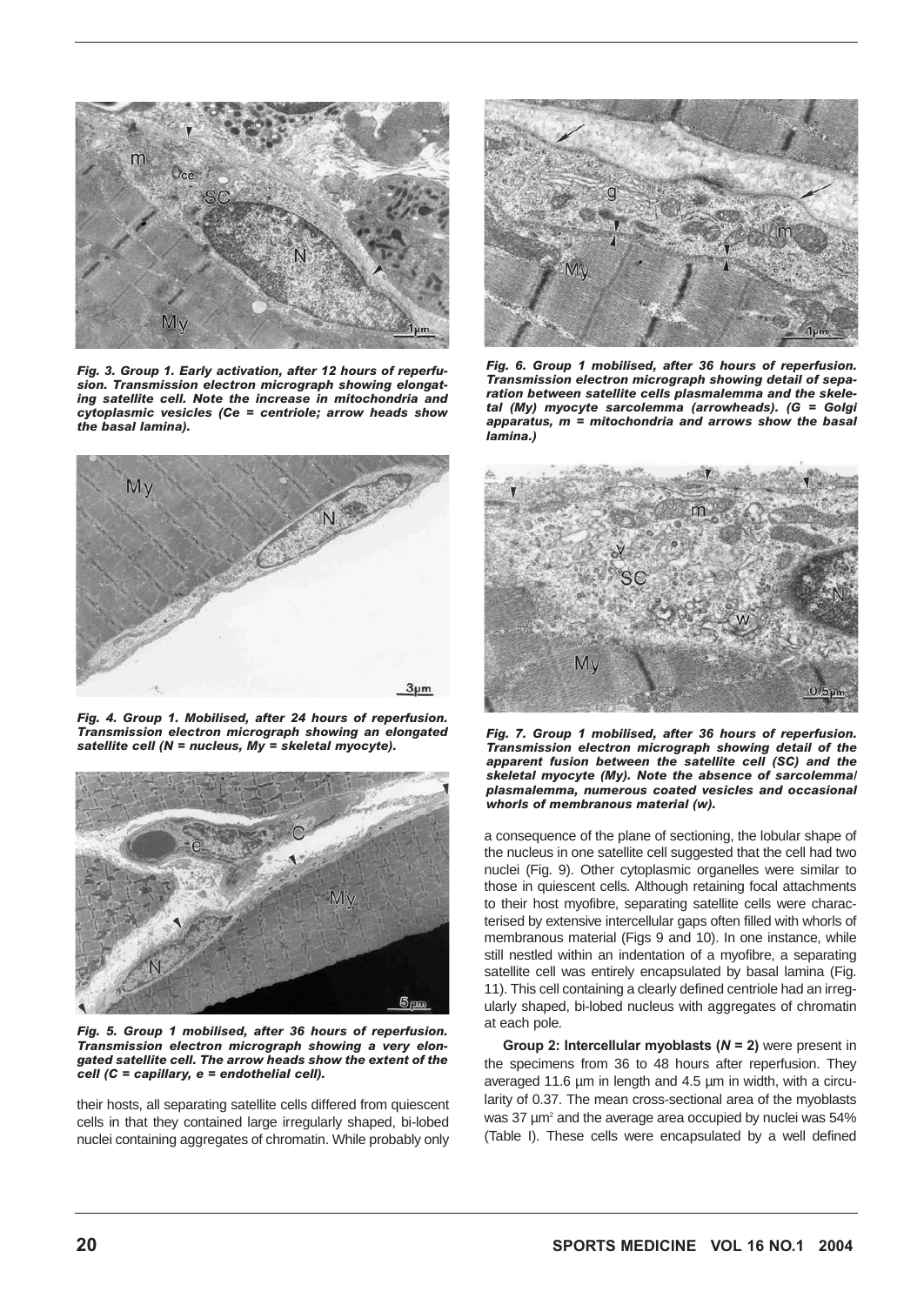

*Fig. 8. Group 2 separating, after 24 hours of reperfusion. Transmission electron micrograph showing separation of the satellite cell (SC) from the skeletal myocyte (My). Note the basal lamina over the outer portion of the SC plasmalemma and over the entire surface of the myocyte sarcolemma (arrowheads). Also note the apparent in-growth of basal lamina between the SC and the My (arrows).*

basal lamina and contained a large, irregularly shaped nucleus (Fig. 12). Mitochondria and other cytoplasmic organelles were similar to those described in the mobilising satellite cells of group 1.

Satellite cell and nuclear length and breadth, cell circularity (expressed as the ratio of breadth/length, with  $1 = a$  perfect circle), cross-sectional cell area, nuclear area and the ratio of nuclear to cell area expressed as a percentage for group 1 and group 2 are shown in Table I. The satellite cells in group 1 were significantly longer than the group 2 cells and this was associated with a significant reduction in the percentage of nuclear to cell area. The mean data for each of the 5 developmental phases of satellite cells is shown in Table II and the data are summarised in Fig. 13. Analysis of variance (ANOVA) with *post hoc* testing shows significant differences between quiescent cells and mobilised cells in group 1 for cell length  $(p < 0.001)$ , circularity  $(p < 0.05)$ , cell



*Fig. 9. Group 2 separating, after 24 hours of reperfusion. Transmission electron micrograph showing separation of the satellite cell (SC) from the myocyte (My). The basal lamina extends both over and between the two cells (arrowheads). Note bi-lobed nucleus and large membranous whorls (w).*



*Fig. 10. Group 2 separating, after 24 hours of reperfusion. Transmission electron micrograph showing detail of basal lamina both over the satellite cell (SC) and in between the SC and the myocyte (My) (arrowheads). Note whorls of osmiophilic, membranous material between the cells (w).*



*Fig. 11. Group 2 separating, after 12 hours of reperfusion. Transmission electron micrograph showing bi-lobed satellite cell (SC) encapsulated by basal lamina and separated from the myosite (My).*

area (*p* < 0.05) and nuclear area (*p* < 0.05). Mobilised group 1 satellite cells were also significantly longer (*p* < 0.01), and had a smaller percentage of nuclear to cellular area (*p* < 0.01) than separating group 2 cells.

| TABLE I. Cell length, width, circularity, area and<br>nuclear area and the percentage of the nuclear to cell<br>area (%N/C area) are shown as means and one stan-<br>dard deviation |               |               |             |  |  |  |  |  |  |
|-------------------------------------------------------------------------------------------------------------------------------------------------------------------------------------|---------------|---------------|-------------|--|--|--|--|--|--|
|                                                                                                                                                                                     | Group 1       | Group 2       | t-test      |  |  |  |  |  |  |
| Number                                                                                                                                                                              | 17            | 8             | $p$ - value |  |  |  |  |  |  |
| Cell length (µm)                                                                                                                                                                    | $17.9 + 13.7$ | $8.9 + 2.2$   | 0.018       |  |  |  |  |  |  |
| Cell width (um)                                                                                                                                                                     | $3.0 + 1.0$   | $3.3 + 0.8$   | 0.579       |  |  |  |  |  |  |
| Circularity                                                                                                                                                                         | $0.3 + 0.2$   | $0.4 + 0.1$   | 0.106       |  |  |  |  |  |  |
| Cell area $(\mu m^2)$                                                                                                                                                               | $34.0 + 26.0$ | $23.8 + 10.3$ | 0.173       |  |  |  |  |  |  |

Nuclear area (µm2 ) 17.4 + 11.2 14.5 + 4.9 0.364 %N/C area  $54.4 + 7.2$   $62.9 + 6.8$  0.011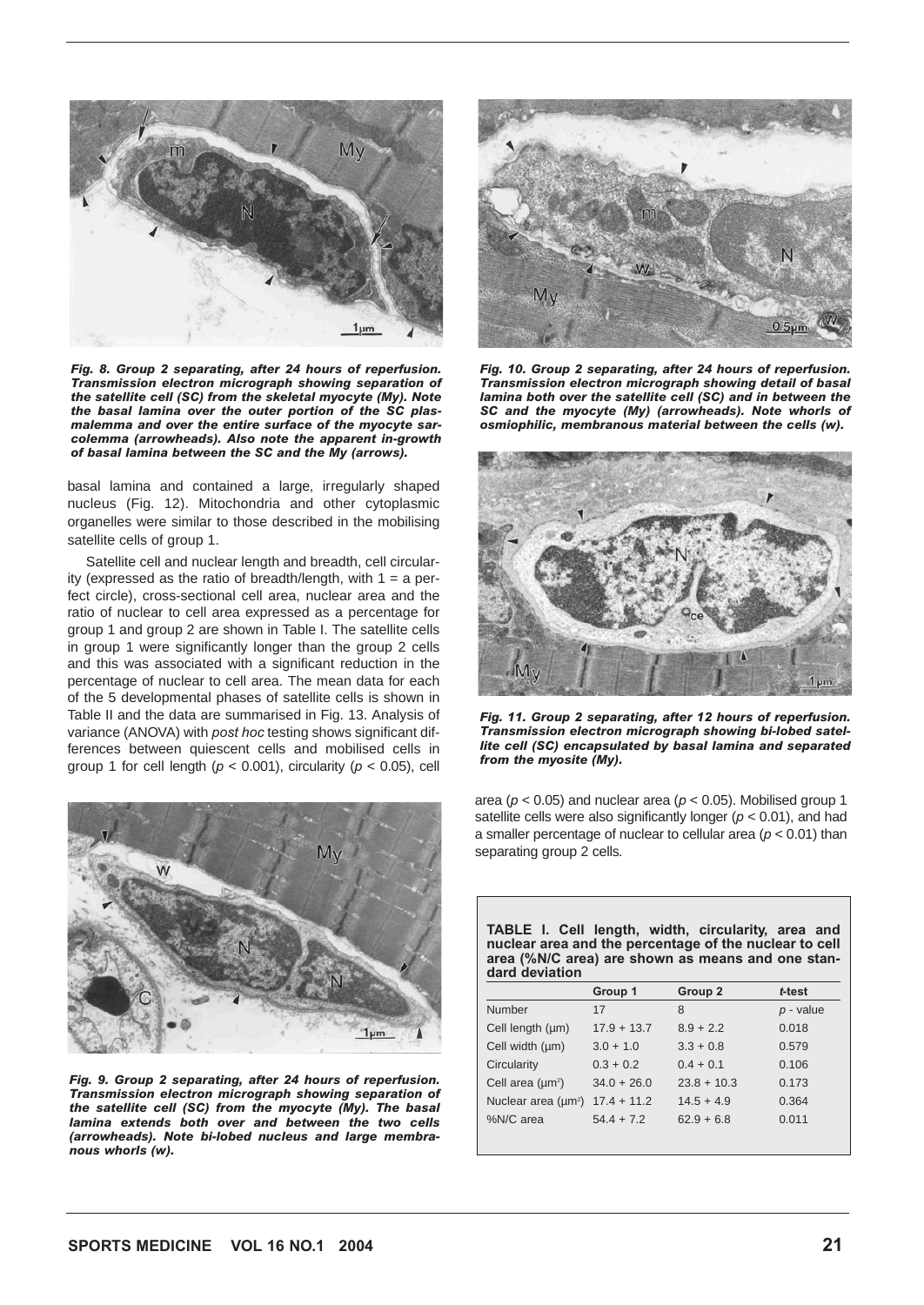

*Fig. 12. Group 2 motile myoblast, after 36 hours of reperfusion. Transmission electron micrograph showing a myoblast in the intercellular space. Note that the cell is encapsulated by basal lamina (arrowheads).* 



*Fig. 13. Bar graph showing the average satellite cell length and the nuclear to cytoplasmic ratio expressed as a percentage, for satellite cells in each of the 5 stages of activation (Q = quiescent, EM = early mobilised, M = mobilised, S = separating and My = motile).*

#### **Discussion**

To date there are no reports of the effect of an ischaemic reperfusion injury on satellite cell activity. The sequential morphological changes occurring in skeletal myofibres after periods of ischaemia and up to 24 hours reperfusion are, however, well described.17,18 In brief, a small number of irreversibly injured fibres exhibit progressive pathomorphological changes that result in cell death. In most cases, however, the ischaemic reperfusion injury is reversible, being expressed morphologically in the form of intermyofibrillar and juxta-nuclear oedema, swollen sarcoplasmic reticulum and t-tubes, damaged and/or necrotic mitochondria, focal areas of Z-band 'streaming', myofibrilysis and occasional internalised myonuclei.

In other models, using crushing,<sup>27</sup> freezing,<sup>9</sup> or chemically induced injuries to skeletal muscle<sup>12</sup> to study satellite cell activation, proliferation and regeneration, two response of satellite cells to activation have been described. These are based on the integrity of the basal lamina. There is general consensus that following load-induced hypertrophy and/or a focal reversible injury, where the basal lamina has not been ruptured, myofibre repair is achieved by the chemotactic migration of activated satellite cells beneath the basal lamina to the site of injury.36,42 Satellite cell activation has been reported within 6 hours<sup>22</sup> and mitosis is well underway within 24 hours of muscle overload or myotrauma.<sup>47</sup> When in place, satellite cells are thought to fuse with the underlying myofibre, thereby participating in hypertrophic<sup>31</sup> and repair processes.<sup>49</sup> If the basal lamina is disrupted, satellite cells may move to adjacent myofibres by means of tissue bridges.<sup>40,48</sup> While there is acceptance that satellite cells migrate to areas of need, changes in size, shape and ultrastructure during such migration are less well reported.

Satellite cell activation occurs in response to macrophagedependent cytokine stimuli. It is of interest that macrophages were not noted in either the light or EM specimens. Hormonal and growth factors are also known to influence muscle regeneration.2,20 Various *in vitro* studies have been used to investigate and demonstrate the effects of hormones<sup>10</sup> and 'insulin-like'  $(IGF),<sup>21,29</sup>$  hepatocyte  $(HGF),<sup>8</sup>$  fibroblast  $(FGF)<sup>44</sup>$  and cytokine

**TABLE II. Cell length, width, circularity, area, nuclear area and percentage of nuclear area to cell area for the three stages of group 1 and two stages of group 2 expressed as means, one standard deviation and the range. The results of the ANOVA and the results of** *post hoc* **testing are shown (\*** *p* **< 0.05, †** *p* **< 0.01 and ‡** *p* **< 0.001).**

| <b>Stage</b>             | N              | Cell<br>length $(\mu m)$ | Cell<br>width $(\mu m)$ | Circularity    | Cell<br>area ( $\mu$ m <sup>2</sup> ) | <b>Nuclear</b><br>area ( $\mu$ m <sup>2</sup> ) | $%$ N/C<br>area           |
|--------------------------|----------------|--------------------------|-------------------------|----------------|---------------------------------------|-------------------------------------------------|---------------------------|
| Group 1                  |                |                          |                         |                |                                       |                                                 |                           |
|                          |                |                          |                         |                |                                       |                                                 |                           |
| Quiescent                | $\overline{4}$ | $6.5 + 1.1^{\ddagger}$   | $2.9 + 0.9$             | $0.47 + 0.18*$ | $14.4 + 5.2^*$                        | $8.6 + 2.8*$                                    | $60.5 + 5.2$              |
| Range                    |                | $5.7 - 8.0$              | $1.7 - 3.8$             | $0.21 - 0.60$  | $7.4 - 19.8$                          | $5.0 - 11.6$                                    | $56 - 68$                 |
| Early mobilised          | 6              | $12.1 + 1.5$             | $3.4 + 1.2$             | $0.29 + 0.12$  | $27.1 + 11.1$                         | $14.8 + 5.4$                                    | $55.3 + 6.2$              |
| Range                    |                | $10.2 - 14.3$            | $1.9 - 4.9$             | $0.13 - 0.43$  | $18.4 - 46$                           | $8.9 - 22.5$                                    | $48 - 64$                 |
| Mobilised                | $\overline{7}$ | $29.4 + 15^{11}$         | $2.8 + 0.9$             | $0.11 + 0.06*$ | $51.3 + 32.1*$                        | $24.8 + 13.4*$                                  | $50.1 + 6.8$ <sup>†</sup> |
| Range                    |                | $15.0 - 60.0$            | $1.6 - 3.9$             | $0.06 - 0.21$  | $24.9 - 105$                          | $11.7 - 43.5$                                   | $41 - 60$                 |
| Group 2                  |                |                          |                         |                |                                       |                                                 |                           |
| Separating               | 6              | $8.0 + 1.7$ <sup>†</sup> | $2.9 + 0.6$             | $0.38 + 0.14*$ | $19.3 + 6.7$                          | $12.6 + 4.1$                                    | $65.8 + 3.5$ <sup>†</sup> |
| Range                    |                | $7.0 - 9.5$              | $2.3 - 3.9$             | $0.26 - 0.63$  | $11.2 - 29.4$                         | $7.0 - 18$                                      | $61 - 71$                 |
| Motile                   | 2              | $11.6 + 0.2$             | $4.3 + 0.8$             | $0.37 + 0.06$  | $37.4 + 5.4$                          | $20.0 + 0.3$                                    | $54.0 + 7.1$              |
| Range                    |                | $11.4 - 11.7$            | $3.7 - 4.8$             | $0.32 - 0.41$  | $33.6 - 41.2$                         | $19.8 - 20.2$                                   | $49 - 59$                 |
| ANOVA ( <i>p</i> -value) |                | 0.0002                   | 0.4380                  | 0.0044         | 0.0053                                | 0.3638                                          | 0.0105                    |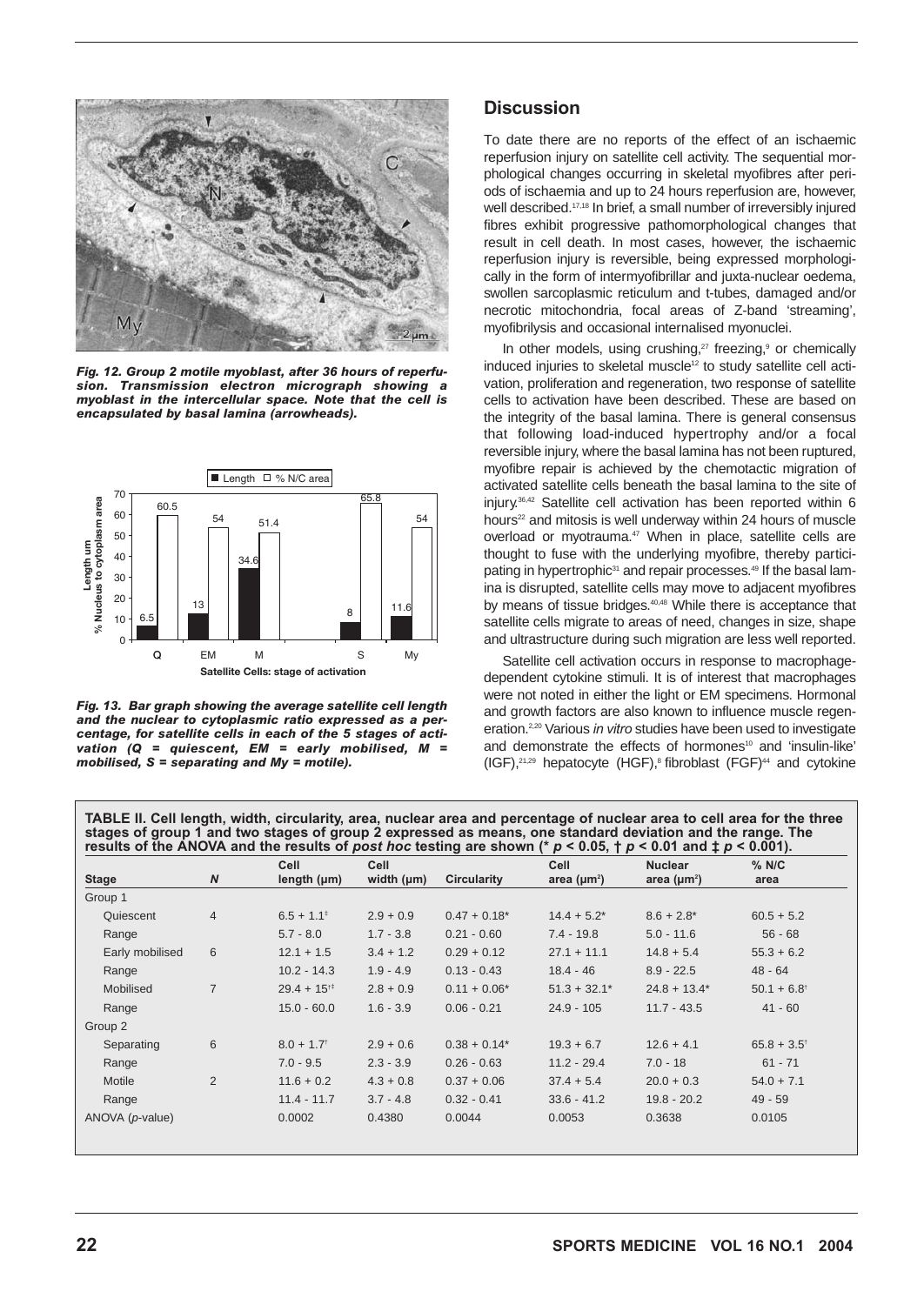'transforming' (TGF)<sup>37</sup> growth factors on satellite cell proliferation and differentiation.

In this study, we employed 3 hours of tourniquet-mediated ischaemia, and the subsequent additional injury caused by reperfusion, to follow the phases of satellite cell activation and mobilisation in vervet monkey skeletal muscle. The study is primarily concerned with graphically detailing the sequential changes that satellite cells undergo following muscle injury. We are aware that multiple muscle biopsy, *per se*, will almost certainly activate satellite cells. Our results, therefore, may not exclusively represent the effect that the largely reversible ischaemic reperfusion injury has on both muscle and satellite cells but may include an additional irreversible injury caused by the mechanical trauma of multiple biopsy of adjacent muscle fibres.

Based on the different morphological and morphometric appearances of the satellite cells over time we have grouped the cells into those that appear to be migrating under the basal lamina and those that appear to be separating and migrating to adjacent myofibres. Typically, quiescent satellite cells in mammalian skeletal muscle are reported to average 25 µm in length, 4 µm in height and 5 µm in width.<sup>1</sup> With the exception of increased numbers near myoneural junctions and capillaries,<sup>26</sup> they are thought to be evenly distributed along the length of the myofibre. Satellite cells associated with tension-free myofibres are reported to be orientated obliquely to the long axis of the fibre.<sup>1</sup> In this study, as all specimens were orientated to facilitate longitudinal sectioning, most satellite cells were probably transversely/obliquely sectioned. This appears to be the case, for most quiescent satellite cells did not exceed 4.5 µm in height and were not shorter than 5.2 µm in cross-sectional width.

From 6 to 12 hours after reperfusion, some group 1 satellite cells were noted to have elongated. Within 24 hours, their circularity had changed from 0.47 to 0.29 and average cell length had increased from 6.5 µm to 12.1 µm. Whether such change in shape was a consequence of satellite cell elongation or reorientation of the satellite cells with regard the longitudinal axis of the myofibre, could not be determined from the two-dimensional images. However, 48 hours after reperfusion, circularity was reduced to 0.11, some cells were 60 µm in length and the average cross-sectional area of satellite cells had increased by 356%. Taken sequentially these data appear to confirm the elongation of activated satellite cells for 48 hours after reperfusion, with activated satellite cells being orders of magnitude longer/larger than quiescent cells. They do, however, throw into question whether satellite cells do indeed migrate or simply expand through the inter-basal lamina/sarcolemmal space, over the fibre surface — rather like the white of an egg spreads when an egg is broken into a pan.

Irrespective of whether satellite cells migrate and/or expand over the fibre surface, from 36 hours after reperfusion, in some samples the opposing satellite cell plasmalemma and sarcolemma of the host fibre appeared to be incomplete. Such fragmentation would enable the contents of the satellite cells to mix with the sarcosol of its host myofibre. The progressive changes in the morphological appearance of satellite cells comprising group 1, suggest that quiescent, early mobilised and mobilised satellite cells may be sequential phases in the remodelling of satellite cells in response to reversible myofibre injury.

Present theory suggests that following a more serious

injury, where the basal lamina has been broken and myofibres may die, satellite cells associated with both healthy and injured myofibres proliferate and migrate to damaged areas.<sup>48</sup> Once in position, these satellite cells/presumptive myoblasts will either fuse with damaged myofibres to attempt repair, or fuse together to form a myotube, thereby replacing irreversibly injured and necrotic myofibre.5,8,22,45 The satellite cells that we have classified as group 2, or 'separating' satellite cells, are similar in many respects to quiescent cells in group 1. They are however characterised by the features of the breakdown of the satellite cell membrane and the sarcolemma interface with the apparent 'in-growth' and development of basal lamina between the satellite cell plasmalemma and sarcolemma of the host myofibre. In all cases, these cells, although contained within the basal lamina, appeared to be separating from their host myofibre. All separating satellite cells were found to be associated with apparently normal myofibres within 24 hours of reperfusion and their size and shape were similar to intercellular myoblasts. Group 2 satellite cells could be a different subset of satellite cells whose role is migratory and whose purpose is the eventual genesis of new myofibres or repair at distant sites.

There is considerable evidence to suggest that although quiescent satellite cells in different muscle types are morphologically similar, they may not represent a homogeneous cell line with unequivocally predictable, differentiative outcomes. It is well known that the size of satellite cell populations varies with type of muscle, with oxidative myofibres having larger numbers of satellite cells than glycolytic fibres.3,13 Further, in culture medium, satellite cells from slow-twitch muscles have been shown to differentiate more quickly and fuse into more numerous myotubes than those from fast-twitch muscle.<sup>4</sup> In addition, it has been suggested that a distinction may exist between satellite cells mobilised to effect repair and regeneration and those destined to maintain the progenitor pool of satellite cells for subsequent rounds of hypertrophy or regeneration.8 The disparate morphology of group 1 and 2 satellite cells in this study gives credence to a postulate that in addition to the above, satellite cells may also be divided into functional types whose activation and eventual differentiation is dependent on the nature and severity of muscle injury.

Most authors report that following activation, satellite cells proliferate — we found no direct evidence of mitosis. The separating satellite cells of group 2 did show features suggestive of mitotic activity. Their nuclei tended to be multi-lobed, with condensed chromatin, a particularly high nucleus to cytoplasmic area ratio and in some instances, contained a well-defined centriole, all features suggestive of mitotic activity. As we did not observe more than one satellite cell at any site and as most separating satellite cells were observed within 12 hours of reperfusion, the cells are more likely to be preparing for division than to have already divided. These features may represent various degrees of cell division between prophase and anaphase and that following activation, satellite cells destined to divide become encapsulated with basal lamina prior to and perhaps during the process of division.

In conclusion, this study describes the appearance of satellite cells in vervet monkey muscle at different times after ischaemic reperfusion muscle injury. Two patterns of response are described. Satellite cell function and anomalies, morphological, cytochemical and genetic, are the focus of research into reasons why dystrophic muscle continues to degenerate,